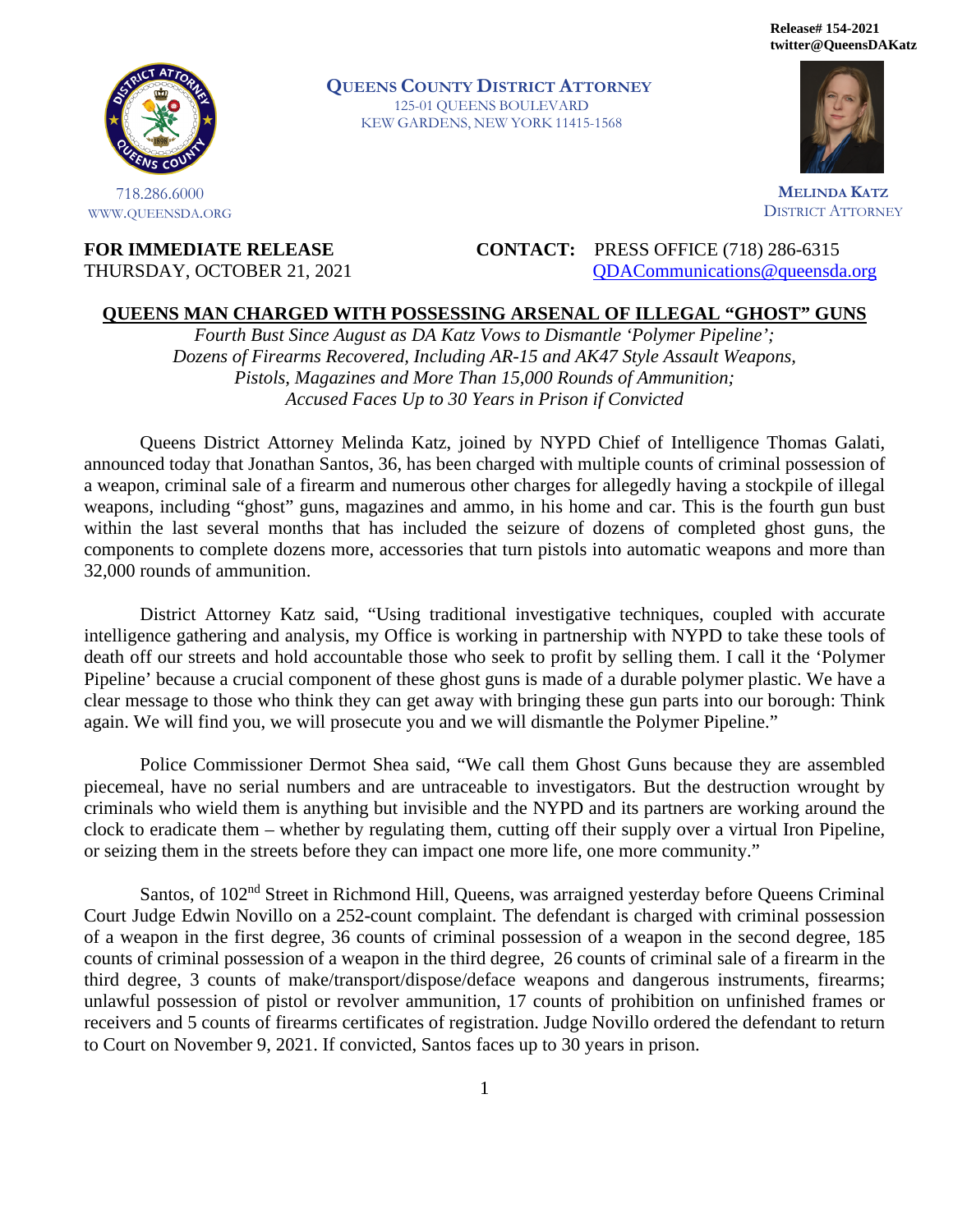Investigators were conducting on-going surveillance of the defendant who has allegedly been buying firearm parts online. On Monday, October 18<sup>th</sup>, police observed Santos allegedly putting long-gun cases into the trunk of his white Chrysler 300 and pulled him over after he drove away from his home.

Firearms and other material allegedly recovered from the defendant's car include:

- 7 completed semi-automatic ghost guns
- 2 completed assault rifle ghost guns
- 1 assault rifle
- 25 magazines (high capacity)
- 500 assorted rounds of ammunition

According to the charges, defendant Santos was taken into custody and Queens Criminal Court Judge Eugene Guarino signed a search warrant for the defendant's home. At approximately 9:30 p.m., police executed the Court-authorized warrant and allegedly recovered a stockpile of weapons from the defendant's 102nd Street home, including:

- 21 firearms (assault rifles, fully automatic machine guns, semi-automatic pistols, fully automatic pistols, shotguns)
- 2 rapid fire modification devices capable of converting a semi-automatic pistol to fully automatic
- 110 high-capacity magazines
- 1 short barrel rifle conversion kit
- $\bullet$  3 silencers
- Approximately 15,000 rounds of assorted ammunition
- Numerous firearms-related components, parts and tools commonly used to manufacture ghost guns

DA Katz said defendant Santos does not have a license to possess or own firearms in New York City.

Since August, there have been a total of four ghost gun takedowns – two in Richmond Hill, one in Hollis and one in Rosedale – with the following results:

- 4 Total Investigations
- 5 Defendants Charged
- Evidence Recovered:
	- $\checkmark$  49 Total Firearms (Ghost Guns + Commercially manufactured)
	- $\checkmark$  26 Ghost Guns (12 Handguns, 12 Assault Weapons, 2 Machine Guns)
	- $\checkmark$  191 High-Capacity Magazines (Holds over 10 Rounds)
	- $62$  Firearm Lower Receivers
	- $\checkmark$  4 Rapid-Fire Modification Devices
- Approximately 32,800 Rounds of Ammunition